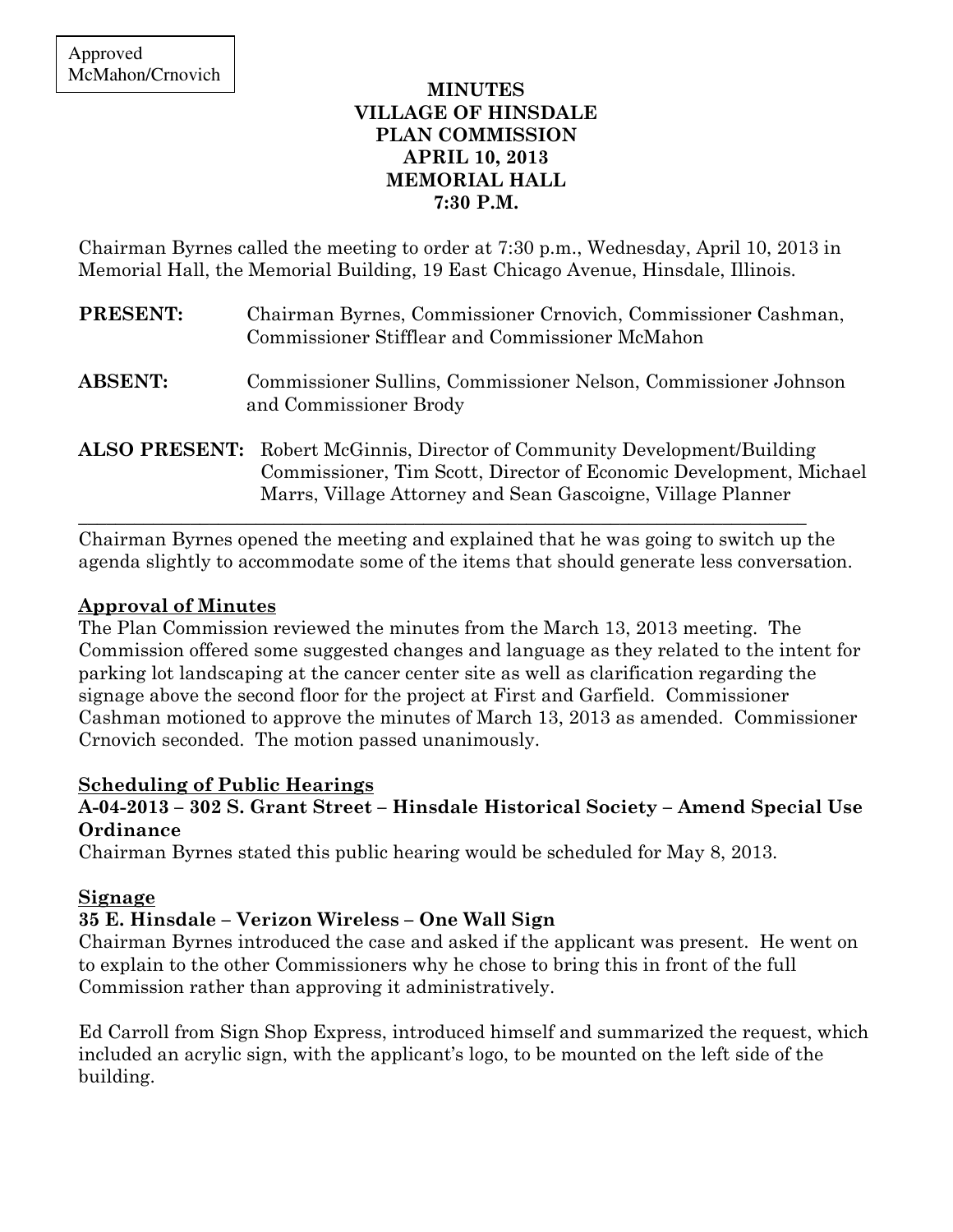#### **Plan Commission Minutes April 10, 2013**

Discussion ensued regarding the location and appearance of the sign. The Commission suggested placing a black picture-style border around the sign and changing the background color from white to tan, to blend with the brick. They also suggested moving the sign up to expose a couple courses of the existing brick in the façade and centering it on the window. The Commission agreed that if the applicant could incorporate these changes, they didn't see a need to reappear in front of the Commission and could resubmit to have it approved administratively.

## Exterior Appearance/Site Plan Review

30 S. Lincoln – Site Plan/Exterior Appearance Approval for Façade Improvements Jay Javors introduce himself and summarized the proposal which included the conversion of one entrance door and the installation of an additional door to accommodate a prospective tenant. He explained that he needed to split the existing tenant space and building code required additional means of egress.

General discussion ensued regarding the changes.

Commissioner Cashman motioned for Site Plan Approval for Façade Improvements at 30 S. Lincoln. Commissioner Crnovich seconded. The motion passed unanimously.

Commissioner Crnovich motioned for Exterior Appearance Approval for Façade Improvements at 30 S. Lincoln. Commissioner Cashman seconded. The motion passed unanimously.

# Findings and Recommendations

# 421 E. Ogden Avenue – Adventist Hinsdale hospital – Site Plan/Exterior Appearance Approval for a New Cancer Treatment Center

Chairman Byrnes provided a brief summary of the discussion that took place on this agenda item at the last Plan Commission meeting and highlighted the findings and recommendations that were included based on these discussions. Chairman Byrnes confirmed with the applicant that they had received a ruling from the State indicating that the proposed handicap spaces were sufficient for the development. The Commission discussed changes to the findings as a result of Commissioner Cashman's corrections to the minutes. Commissioner Cashman motioned to approve the findings and recommendations for 421 E. Ogden Avenue – Adventist Hinsdale Hospital – Site Plan/Exterior Appearance Approval for a New Cancer Treatment Center, as amended. Commissioner Crnovich seconded. The motion passed unanimously.

# 26-32 E. First Street – Garfield Crossing – Site Plan/Exterior Appearance Approval for a New Two-Story Development with a Surface Parking Lot.

Peter Coules, thanked the Commission and Staff for their suggestions and willingness to work with them on the proposal.

Chairman Byrnes summarized some of the discussion and suggestions provided at the previous meeting and explained that the applicant is in front of them with revisions as a result of those suggestions, as well as several suggestions provided at various points by Commissioner Cashman and staff.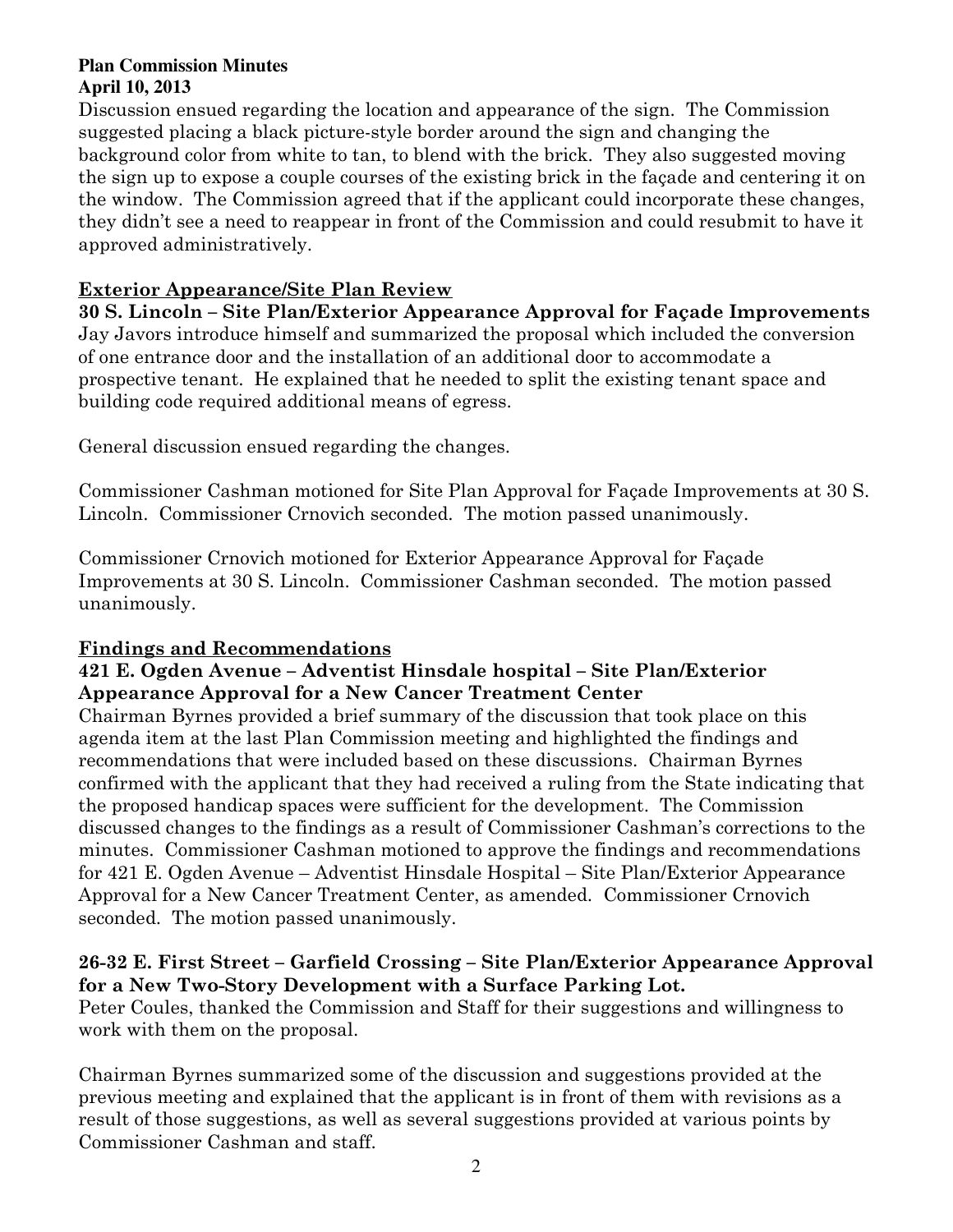#### **Plan Commission Minutes April 10, 2013**

Mr. Coules provided an update on the result of the Zoning Board decisions and introduced David Kennedy.

Mr. Kennedy thanked everyone for their input and summarized the changes to the elevations which included an upgrade in various materials and the application of certain architectural accents as recommended. He discussed the materials to be used on the roof, which included a standing seam dark bronze roof on the corner elements and simulated slate for the other areas of the roof. He continued his presentation and discussed the proposed architectural embellishments suggested for the remaining buildings. He explained that most of the changes again came as a result of suggestions from the Commission and staff.

Mr. Coules offered some final thoughts including confirmation that the letter from District 181 had been provided, a speed bump was going to be installed and that the sidewalk material as you approach the crossing for the ingress/egress to the site, was proposed to be changed from concrete to brick pavers to provide a variation in material and draw the attention of pedestrians to identify that they were approaching a drive aisle.

Discussion ensued regarding the location of the speed bump and the applicant confirmed that the location was based on the State's requirements so that bump was a safe distance from the opening onto the sidewalk and street.

Chairman Byrnes thanked the applicant and stated that this is one of the neatest projects he has seen in his years on the Commission. He indicated that it was going to have an outstanding and positive impact on the way the downtown looked. He commended the applicant for working with the Commission and staff to come up with such a project.

Commissioner Crnovich stated that she loved the project and was very excited that something is finally going into that space.

Discussion ensued regarding the proposed benches and planters and it was requested that the applicant consider matching the other benches downtown and also consider providing window boxes. The applicant indicated they would be happy to try and match the benches, but window boxes wouldn't be an option from a maintenance standpoint, as the second story windows were proposed to be fixed.

Commissioner Crnovich stated that while she loved the building, she had some concerns with the utilities and their appearance. She questioned whether the applicant had given any consideration to burying the power lines on the south side of the parking lot.

The applicant indicated that while they intended to bury all utilities going from the south lot line to the building, burying the existing power service along the south property line had not been considered due to cost and the fact that those lines serve more than just their building.

General discussion ensued regarding the existing power lines and burying of the electrical service on the property. The Commission identified portions of the subdivision code and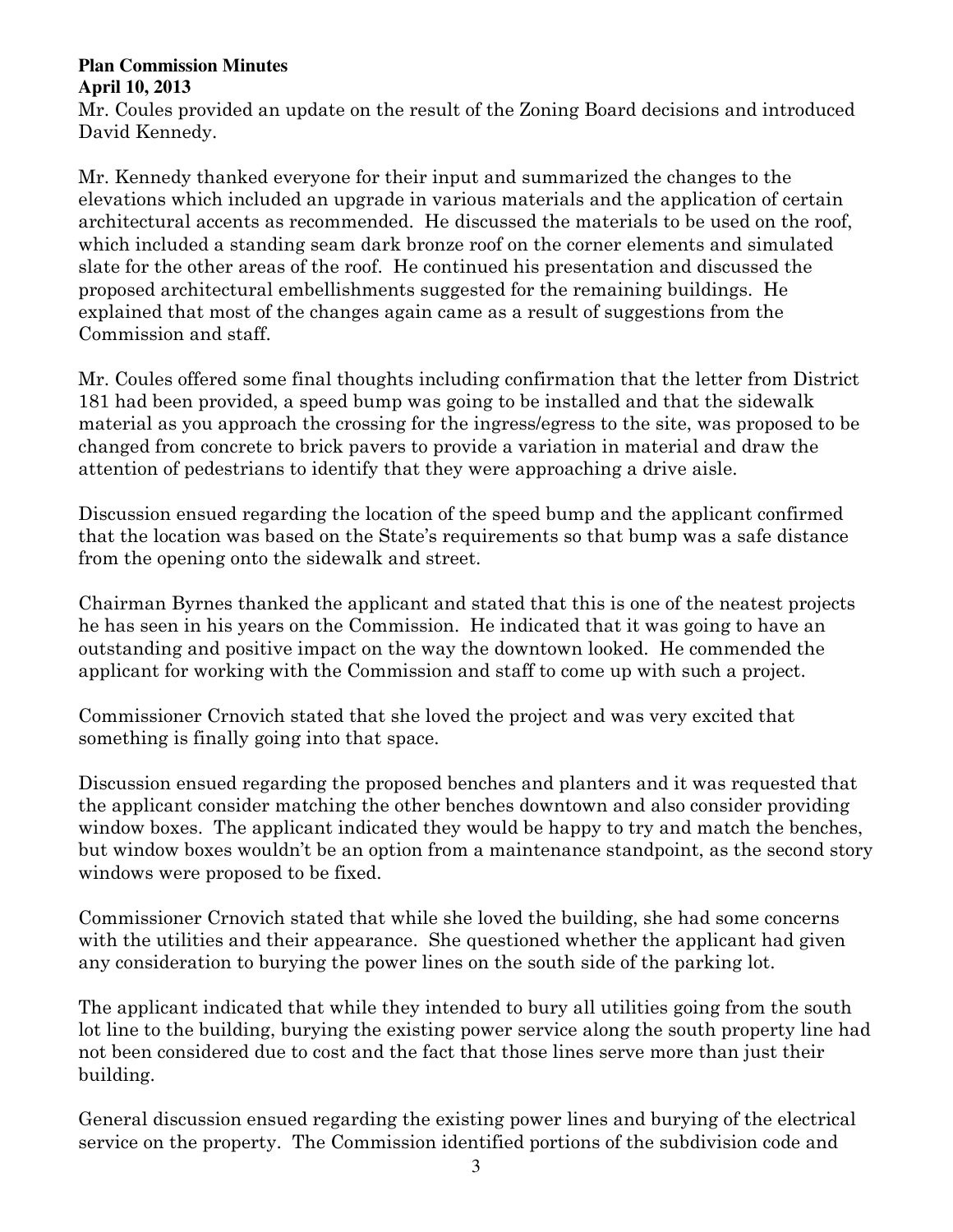#### **Plan Commission Minutes April 10, 2013**

questioned whether it was applicable here. Discussion continued regarding the subdivision code and whether certain portions of it were applicable in this proposal.

Mr. Marrs indicated that while it was his belief that these requirements were only applicable to new subdivisions and installing new services, he would follow up on this language and confirm whether it applied here.

Commissioner Cashman indicated that in fairness to the applicant, a cost such as this should not be the sole responsibility of the applicant, but should also include the Village and the School District. He indicated that while it was a great idea, he didn't feel this was something that should be assumed by the applicant and if anything, should be reviewed Village-wide.

General discussion ensued regarding other areas of the Village and how those services were addressed. Mr. McGinnis indicated that it was very common for homeowners to bury their service lines coming into the home, but while he wouldn't say it hasn't happened, he wasn't aware of anyone that had buried their entire service on the property. The Commission agreed that while it would be nice and would like if the applicant would look into it, they weren't willing to make it a condition of the approval as they didn't feel it was the responsibility of the applicant.

Commissioner Stifflear stated that he generally agreed that it shouldn't necessarily be tied to the approval, but wanted the Village Attorney to look into the code and noted that if it's required by code, the applicant should be required to provide it. He then questioned the circulation of the parking lot and how the applicant was going to control how far a delivery truck pulled forward in the loading zone as that could create a potential issue for a vehicle making a three point turn-around on the west end of the parking lot.

The applicant suggested they could provide signage to control this concern. They also identified additional signage they intended to install to prevent confusion regarding circulation.

Commissioner Cashman commended the applicant on the product, thanked them for their flexibility in working with the Village and stated that it was beautiful project and he was excited for it to be a part of town.

Commissioner Stifflear motioned for Site Plan Approval for a new two story development with a surface parking lot at 26-32 E. First Street – Garfield Crossing. Commissioner McMahon seconded. The motion passed unanimously.

Commissioner Stifflear motioned for the approval of Exterior Appearance for a new two story development with a surface parking lot at 26-32 E. First Street – Garfield Crossing subject to the recommendation that any signage above 20'-0" or the bottom of the second story window, be eliminated. Commissioner McMahon seconded. The motion passed unanimously.